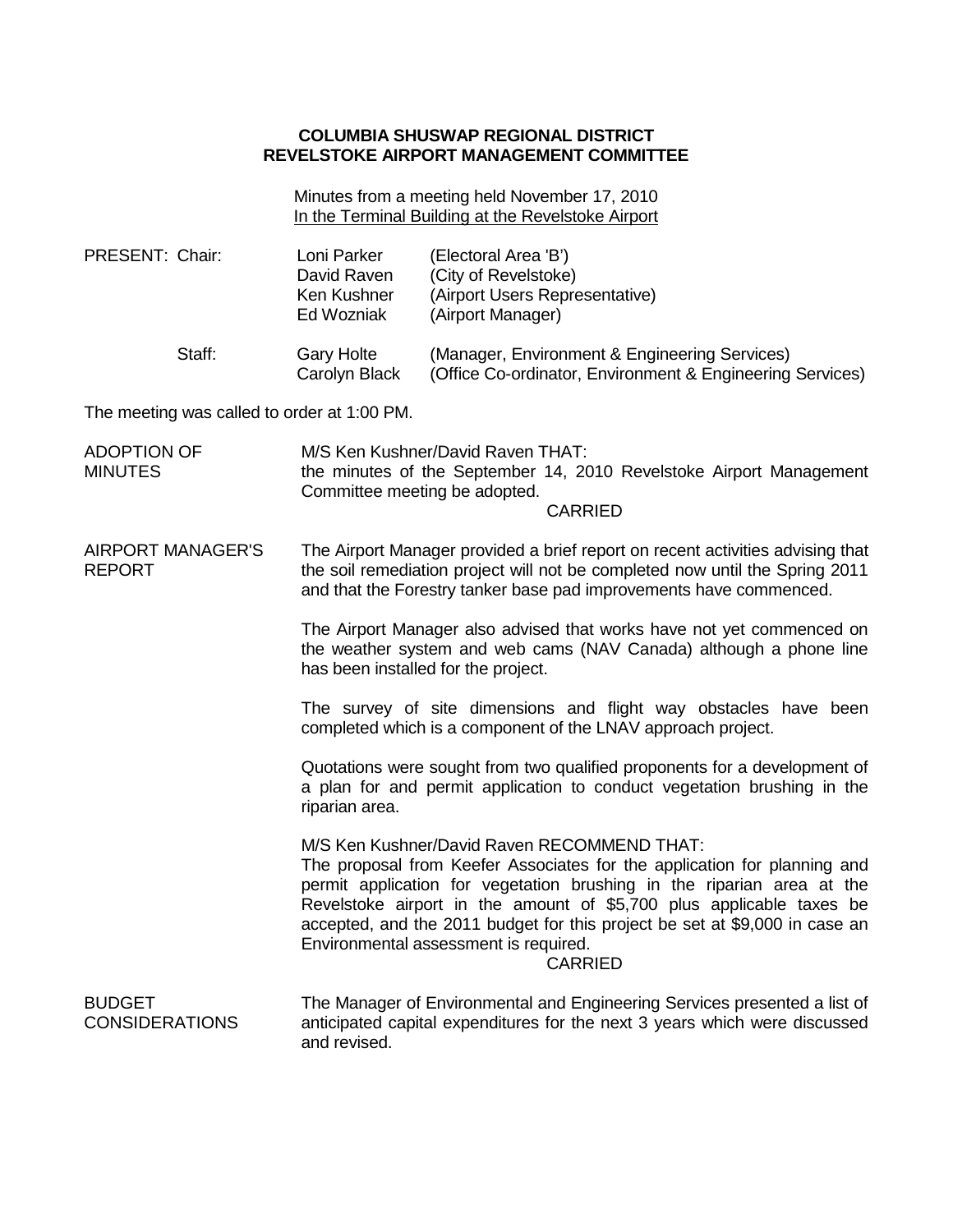CONSIDERATIONS

BUDGET

(cont.)

| M/S David Raven/Ken Kushner RECOMMEND THAT:<br>The following list of budget items be included in the CSRD's 5 Year |           |
|--------------------------------------------------------------------------------------------------------------------|-----------|
| Financial Plan:                                                                                                    |           |
| 2011                                                                                                               |           |
| Final payment for Selkirk Tangiers building<br>$\bullet$                                                           | 38,000    |
| Construct turning radius at the end of runway 12<br>$\bullet$                                                      | 147,000   |
| Develop safety manual system<br>$\bullet$                                                                          | 20,000    |
| Vegetation Permit application\$9,000Vegetation Brushing<br>$\bullet$                                               | (riparian |
| area)                                                                                                              |           |

- Removal of approach obstacles (Crown land) 10,000 • Entrance gate relocation & card swipe system 22,000
	- LNAV completion 12,000

# 2012

- 50% of detailed design for water main extension 5,000
- Airport's share of water main extension project 57,000

### 2013

• Runway widening 250,000

### CARRIED

**REVELSTOKE** EMERGENCY PROGRAM The Revelstoke Emergency Program has submitted an expression of interest in a possible lease arrangement for the upstairs area of the terminal which includes proposed improvements to the office space by the lessees.

M/S David Raven/Ken Kushner THAT:

in principle, the Revelstoke Airport Management Committee supports the lease of the vacant portion of the top floor of the airport terminal building for use as an EOC for the Revelstoke and Area Emergency Management Program.

#### CARRIED

SELKIRK TANGIERS **BUILDING** Purchase details will be finalized for the Selkirk-Tangiers building; the CSRD is waiting for the legal papers. Once the purchase is complete, the building should be offered for lease to lessees for airport-related use.

> M/S Ken Kushner/David Raven THAT: a request for Expressions of Interest for lease of the Selkirk-Tangiers building for airport-related uses be issued once transfer of the building to the CSRD is finalized.

#### CARRIED

- LNAV UPDATE The Committee was in receipt of a correspondence from Direct Approach Consulting Ltd. advising that works on the LNAV are progressing well.
- FUEL TENDER The Manager, Environment & Engineering Services advised that the City of Salmon Arm has not yet provided the CSRD a copy of the Tender; the City of Salmon Arm Airport and the Revelstoke Airport are collaborating on a joint Tender for fuel provision. The Airport Manager will ensure that the fuel tanks are full before the end of the year and CSRD staff will issue a tender for fuel supply either on its own or in conjunction with the City of Salmon Arm in the near future.